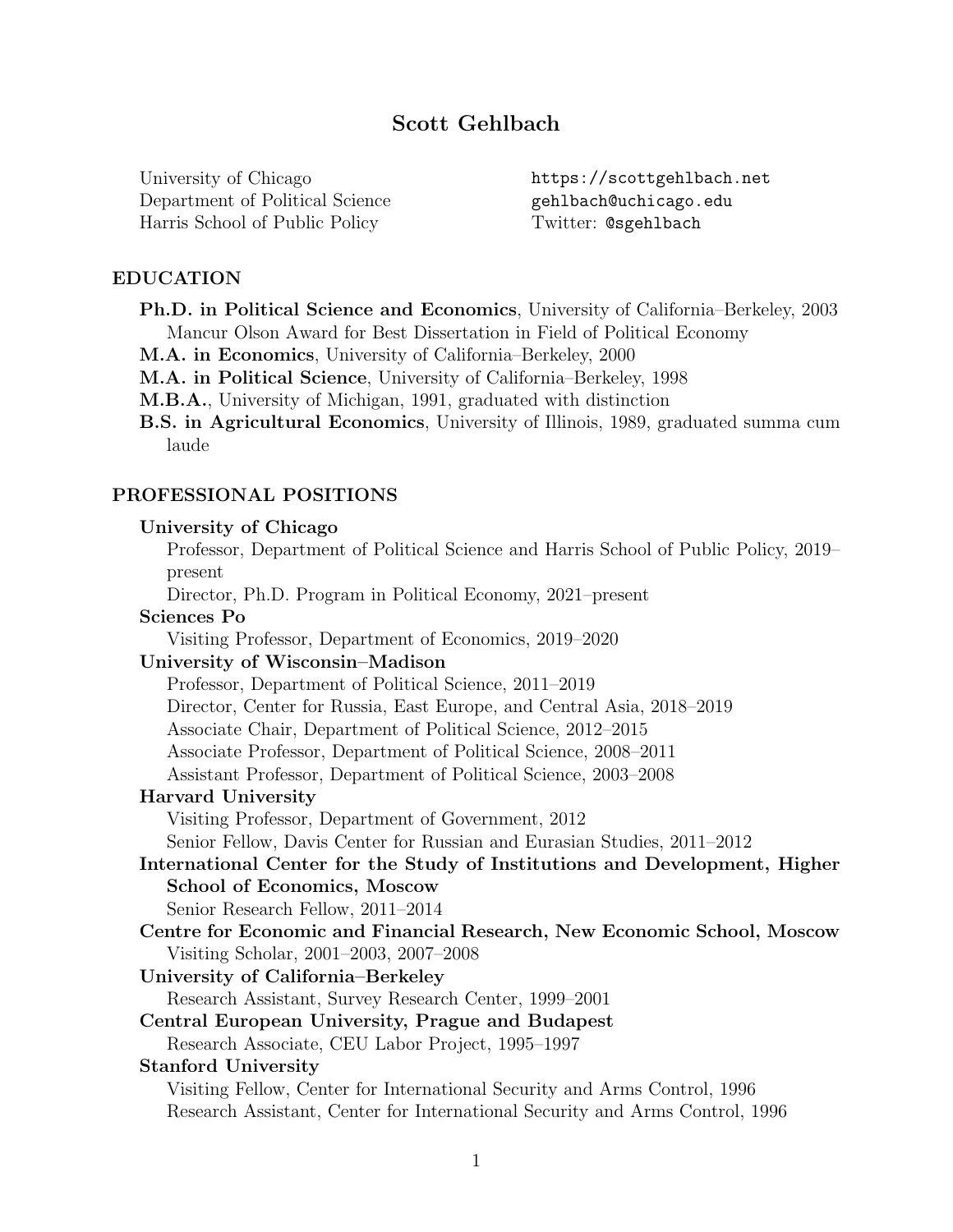Institute of Sociology, Academy of Sciences–Czech Republic Visiting Scholar, 1995–1996

Central Europe Institute, Prague Senior Consultant, 1994–1995

Office of Congressman Thomas W. Ewing, Washington, D.C. Legislative Assistant, 1992–1994

# HONORS AND FELLOWSHIPS

American Association for Ukrainian Studies prize for best article in the field of Ukrainian history, politics, language, literature, and culture Michael Wallerstein Award for best paper published in political economy European Politics and Society Best Article Award, honorable mention Vilas Faculty Mid-Career Investigator Award Comparative Political Studies Editorial Board Best Paper Award European Politics and Society Best Article Award QJPS Referee Hall of Fame, 2005–2014 Kellett Mid-Career Faculty Researcher Award, Office of the Vice Chancellor for Research and Graduate Education, UW Madison Abram Bergson Prize for best paper published in Comparative Economic Studies H. I. Romnes Faculty Fellowship, Graduate School, UW Madison AAASS Davis Center Book Prize for Political and Social Studies, honorable mention Lyons Family Faculty Fellowship, College of Letters and Science, UW Madison Fulbright-Hays Faculty Research Abroad Fellowship Fulbright Scholarship (declined) IREX Individual Advanced Research Opportunities Fellowship (declined) SSRC Eurasia Program Postdoctoral Research Fellowship Mancur Olson Award for Best Dissertation in Field of Political Economy Fulbright-Hays Doctoral Dissertation Research Abroad Fellowship SSRC International Dissertation Research Fellowship IREX Individual Advanced Research Opportunities Fellowship Peter H. Odegard Memorial Award in Political Science National Science Foundation (NSF) Graduate Research Fellowship Foreign Language and Area Studies (FLAS) Fellowship Phi Kappa Phi, Mortar Board, and Senior 100 undergraduate honorary organizations

# ACADEMIC PUBLICATIONS

#### Books

- Formal Models of Domestic Politics: Second Edition. 2021. Cambridge University Press (Analytical Methods for Social Research).
- Reform and Rebellion in Weak States. 2020. With Evgeny Finkel. Cambridge University Press (Cambridge Elements in Political Economy).
- Formal Models of Domestic Politics. 2013. Cambridge University Press (Analytical Methods for Social Research).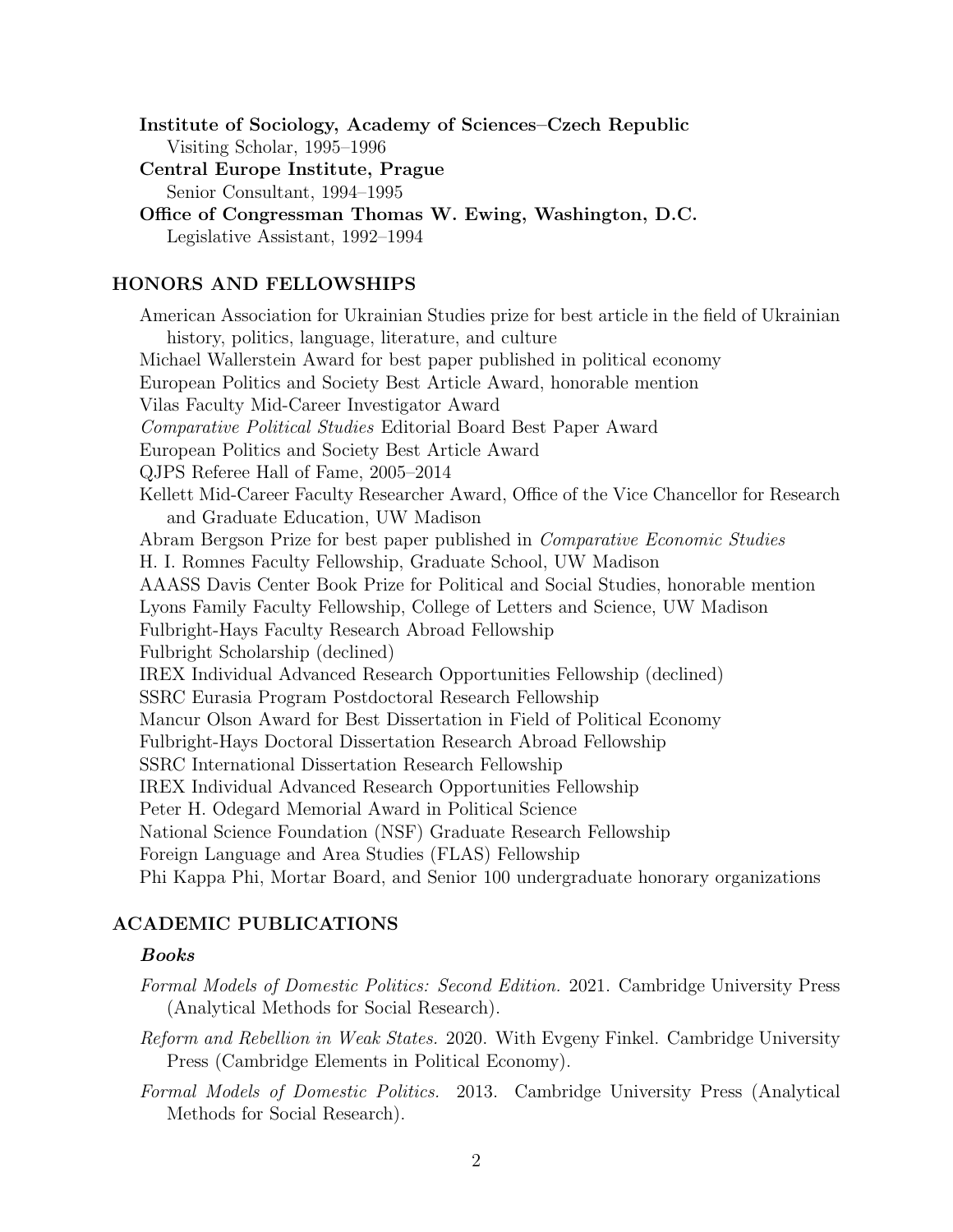Representation Through Taxation: Revenue, Politics, and Development in Postcommunist States. 2008. Cambridge University Press (Cambridge Studies in Comparative Politics). AAASS Davis Center Book Prize for Political and Social Studies, honorable mention. Based on Ph.D. dissertation, Mancur Olson Award for best dissertation in political economy.

# Articles

- "The Oligarch Vanishes: Defensive Ownership, Property Rights, and Political Connections." 2022. With John S. Earle, Solomiya Shpak, and Anton Shirikov. Quarterly Journal of Political Science. Forthcoming. American Association for Ukrainian Studies prize for best article in the field of Ukrainian history, politics, language, literature, and culture.
- "Collective Action and Representation in Autocracies: Evidence from Russia's Great Reforms." 2018. With Paul Castañeda Dower, Evgeny Finkel, and Steven Nafziger. American Political Science Review. 112(1):125–147. Michael Wallerstein Award for best article in political economy. European Politics and Society Best Article Award, honorable mention.
	- $\rightarrow$  Related: "Democratization as a Continuous Choice: A Comment on Acemoglu and Robinson's Correction to 'Why Did the West Extend the Franchise?' " 2020. With Paul Castañeda Dower, Evgeny Finkel, and Steven Nafziger. *Journal of* Politics. 82(2):776–780.
- "Formal Models of Nondemocratic Politics." 2016. With Konstantin Sonin and Milan Svolik. Annual Review of Political Science. 19:565–84.
- "The Productivity Consequences of Political Turnover: Firm-Level Evidence from Ukraine's Orange Revolution." 2015. With John S. Earle. American Journal of Political Science. 59(3):708–723.
- "Does Reform Prevent Rebellion? Evidence from Russia's Emancipation of the Serfs." 2015. With Evgeny Finkel and Tricia Olsen. Comparative Political Studies. 48(8):984– 1019. European Politics and Society Best Article Award. Comparative Political Studies Editorial Board Best Paper Award.
- "Electoral Manipulation as Bureaucratic Control." 2015. With Alberto Simpser. American Journal of Political Science. 59(1):212–224.
- "Government Control of the Media." 2014. With Konstantin Sonin. Journal of Public Economics. 118:163–171.
- "Private Investment and the Institutionalization of Collective Action in Autocracies: Ruling Parties and Legislatures." 2012. With Philip Keefer. Journal of Politics. 74(2):621–635.
- "Investment Without Democracy: Ruling-Party Institutionalization and Credible Commitment in Autocracies." 2011. With Philip Keefer. Journal of Comparative Economics. 39(2):123–139. Lead article.
- "Did Postcommunist Privatization Increase Mortality?" With John S. Earle.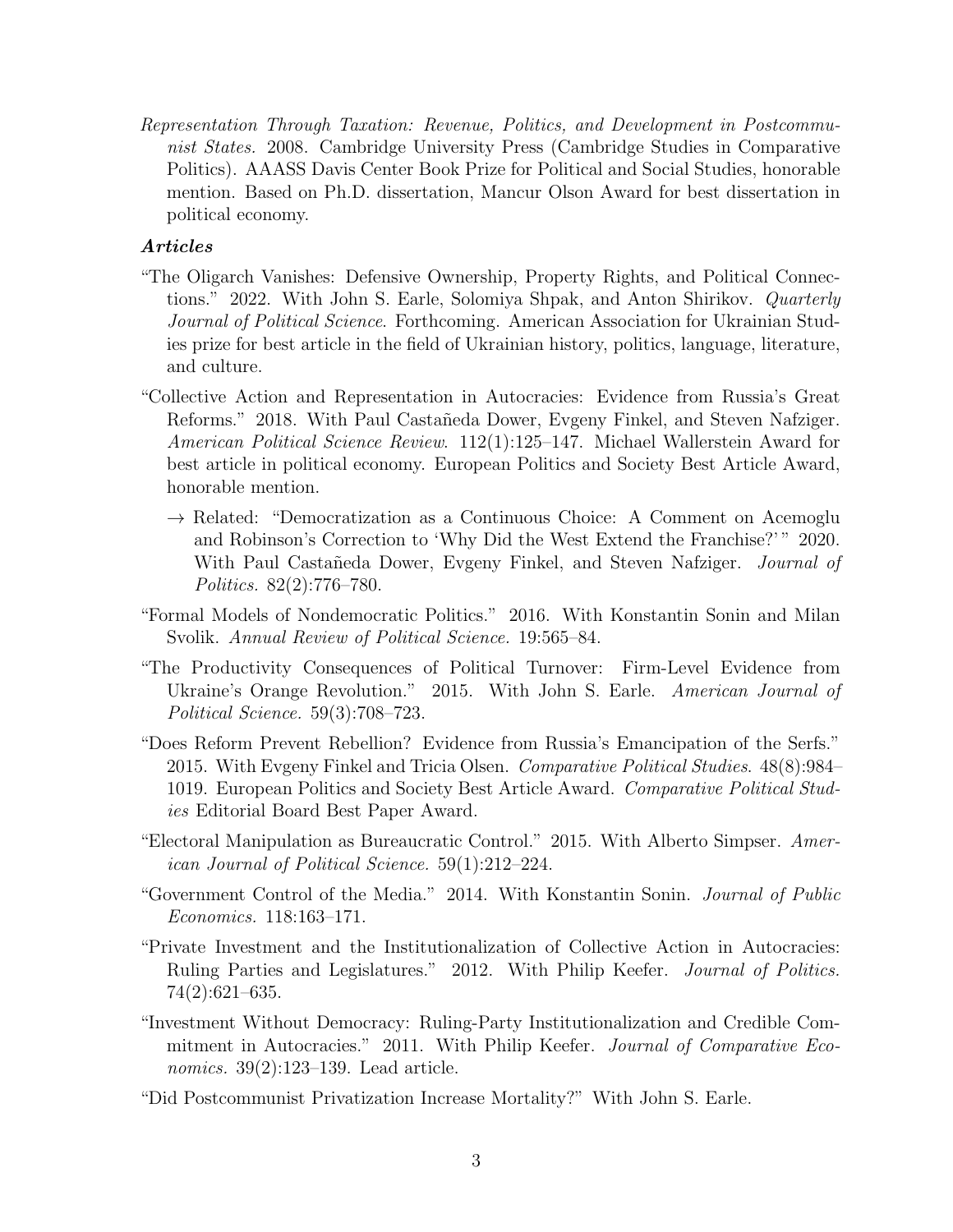- $\rightarrow$  Summary published as "Did Mass Privatisation Really Increase Post-Communist Mortality?" 2010. Lancet. 375(9712):372.
- $\rightarrow$  Full paper published in *Comparative Economic Studies.* 2011. 53(2):239–260. Abram Bergson Prize for best paper published in Comparative Economic Studies in the previous two years.
- "The Contribution of Veto Players to Economic Reform." 2010. With Edmund J. Malesky. Journal of Politics. 72(4):957-975.
- "Businessman Candidates." 2010. With Konstantin Sonin and Ekaterina Zhuravskaya. American Journal of Political Science. 54(3):718–736.
- "Helping Hand or Grabbing Hand? State Bureaucracy and Privatization Effectiveness." 2009. With J. David Brown and John S. Earle. American Political Science Review. 103(2):264–283.
- "Electoral Institutions and the National Provision of Local Public Goods." 2007. Quarterly Journal of Political Science. 2(1):5–25. Lead article.
- "Revenue Traps." 2007. Economics and Politics. 19(1):73–96.
- "A Formal Model of Exit and Voice." 2006. Rationality and Society. 18(4):395–418. Lead article.
- "The Consequences of Collective Action: An Incomplete-Contracts Approach." 2006. American Journal of Political Science. 50(3):802–823.
- "A Spoonful of Sugar: Privatization and Popular Support for Reform in the Czech Republic." 2003. With John S. Earle. Economics and Politics. 15(1):1–32. Lead article.

#### Shorter Papers

- "Correlates of Forest-Cover Change in European Russia, 1989–2012." 2020. With Delgerjargal Uvsh, Peter V. Potapov, Catalina Munteanu, Eugenia V. Bragina, and Volker C. Radeloff. Land Use Policy. 96(104648).
- "(Good) Land and Freedom (for Former Serfs): Determinants of Peasant Unrest in European Russia, March–October 1917." 2017. With Evgeny Finkel and Dmitrii Kofanov. Slavic Review. 76(3):710–721.
- "Is Putin's Popularity Real?" 2016. With Timothy Frye, Kyle L. Marquardt, and Ora John Reuter. Post-Soviet Affairs. 2017. 33(1):1–15. Lead article.
- "Cooperating With the State: Evidence from Survey Experiments on Policing." 2016. With Noah Buckley, Timothy Frye, and Lauren McCarthy. Journal of Experimental Political Science. 3(2):124–139.
- "Reflections on Putin and the Media." 2010. Post-Soviet Affairs.  $26(1)$ :77–87.
- "What is a Big Bureaucracy? Reflections on Rebuilding Leviathan and Runaway State-Building." 2008. Czech Sociological Review. 44(6):1189–1197.
- "Shifting Electoral Geography in Russia's 1991 and 1996 Presidential Elections." 2000. Post-Soviet Geography and Economics. 41(5):379–387.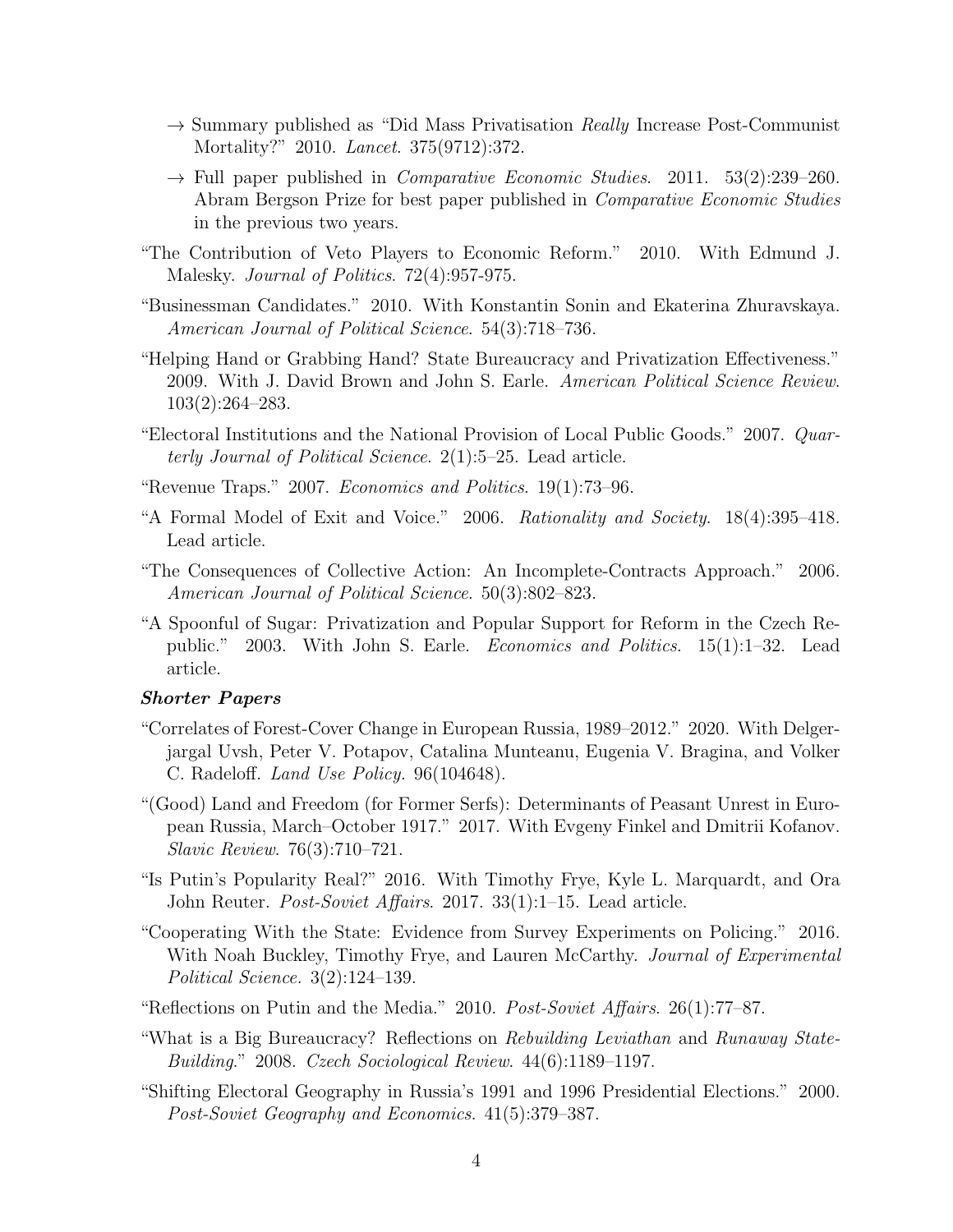#### Book Chapters and Contributions to Special Issues

- "Who Reports Crime? Citizen Engagement with the Police in Russia and Georgia." 2021. With Lauren McCarthy, Timothy Frye, and Noah Buckley. Europe-Asia Studies. 73(1):8–35. Lead article.
- "What is Next for the Study of Nondemocracy?" 2018. In The Research Agenda in New Institutional Economics (Claude Ménard and Mary Shirley, eds.). Northampton and Cheltenham: Edward Elgar.
- "The Grand Experiment That Wasn't? New Institutional Economics and the Postcommunist Experience." 2014. With Edmund J. Malesky. In Institutions, Property Rights and Economic Growth: The Legacy of Douglass North (Sebastian Galiani and Itai Sened, eds.). New York: Cambridge University Press.
- "Privatization." 2013. With John S. Earle and J. David Brown. In The Oxford Handbook of the Russian Economy (Michael Alexeev and Shlomo Weber, eds.). Oxford: Oxford University Press.

### Reviews and Commentary

- "Review of Jordan Gans-Morse, Property Rights in Post-Soviet Russia: Violence, Corruption, and the Demand for Law." 2018. Post-Soviet Affairs. 34(4):263–263.
- "Taxes and Citizenship, 1850s–1920s [Review of Yanni Kotsonis, States of Obligation: Taxes and Citizenship in the Russian Empire and Early Soviet Republic]." 2016. Kritika. 17(3):698–701.
- "The Fallacy of Multiple Methods." 2015. Comparative Politics Newsletter. 25(2):11–12.
- "Review of Venelin I. Ganev, Preying on the State: The Transformation of Bulgaria after 1989." 2009. Perspectives on Politics. 7(2):425–426.
- "Review of Yi Feng, Democracy, Governance, and Performance: Theory and Evidence." 2004. Economics of Transition. 12(3):587–589.

#### INVITED TALKS

Workshop in Political Economy, China Center for Economic Research, Peking University, 2022

Politics of Russia and Eurasia Seminar Series, 2022

Virtual Workshop in Historical Political Economy, 2022

Pitt Workshop on Political Economy and Economic History, 2022

Political Economy in the Chicago Area Conference, 2021

Hong Kong Baptist University, Department of Economics, 2021

International Center for the Study of Institutions and Development, Higher School of Economics (Moscow), Conference on "Political Economy in a Changing World," 2021 George Washington University, PONARS Workshop on Social Activism in Eurasia, 2021 Formal Theory Virtual Workshop, APSA Formal Theory Section, 2021

Virtual Workshop on Authoritarian Regimes, 2021

Indiana University, Department of Economics, 2021

Columbia University, Political Economy Seminar, 2021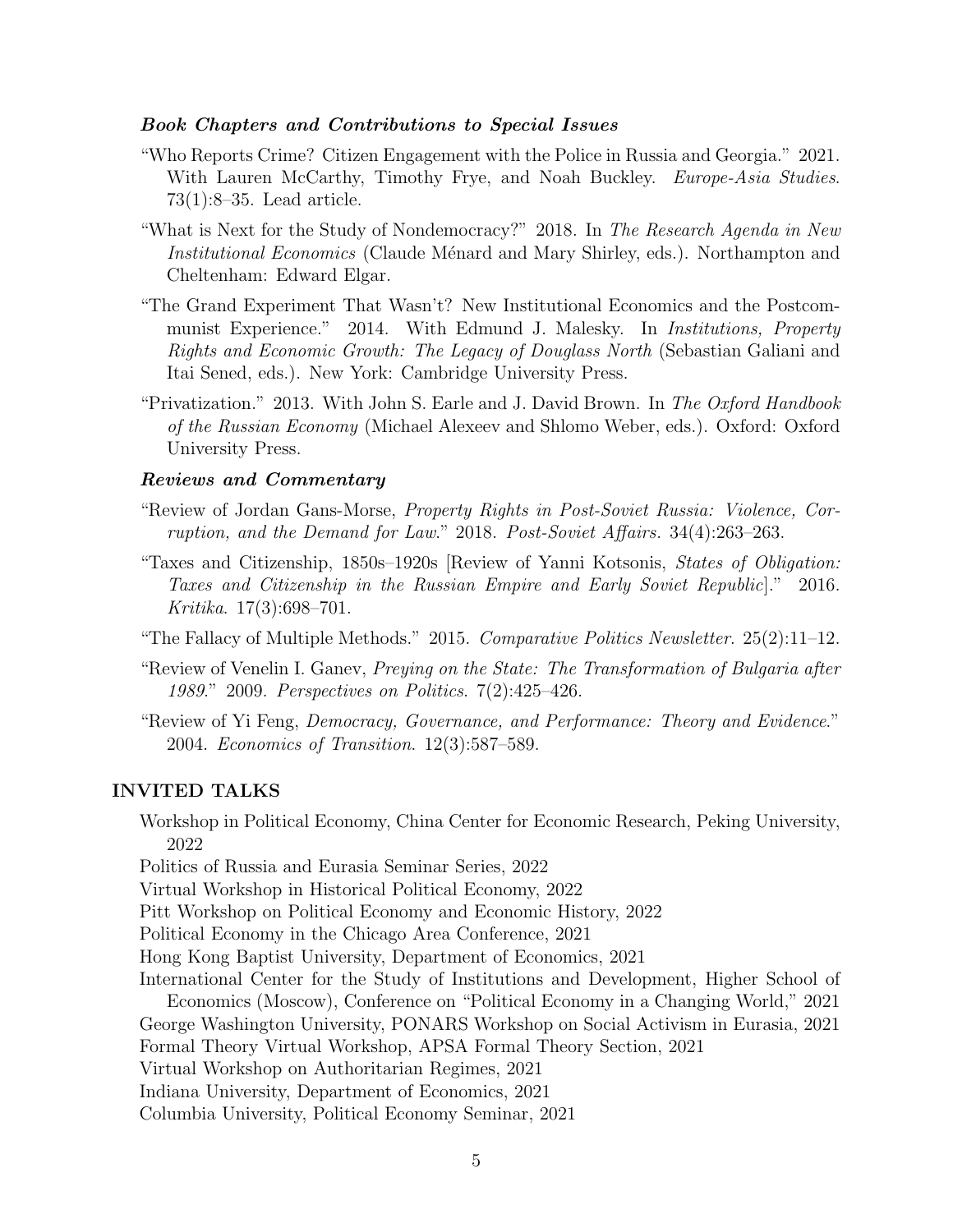University of Nottingham, NICEP Seminar, 2020 World Bank, Macro/Trade/Finance Seminar, 2020 Trinity College Dublin, Department of Political Science, 2020 Hebrew University, Applied Microeconomics Workshop, 2020 Stockholm School of Economics, Conference on "The Long Shadow of Transition," 2019 King's Russia Institute, King's College London, 2019 University of Warwick, Department of Economics, 2019 London School of Economics, Department of Government, 2019 Sciences Po, Department of Economics, 2019 Aix-Marseille School of Economics, 2019 University of Chicago Center in Paris, Book Manuscript Workshop (Monika Nalepa), 2019 Pennsylvania State University, Russian Economic History Workshop, 2019 New York University, Political Economy Seminar, 2019 Duke University, Department of Political Science, 2019 European University at St. Petersburg, PONARS Workshop on Modernization, 2019 University of Minnesota, Comparative Politics Colloquium, 2019 National Taiwan University, Webinar in Fake News and Election Meddling, 2019 University of Colorado, Department of Political Science, 2018 Middlebury College, Department of Economics, 2018 University of Chicago, Department of Political Science, 2018 University of Virginia, Book Manuscript Workshop (Anne Meng), 2018 Cornell University, Department of Government, 2018 University of Chicago, Political Economy Workshop, 2018 University of Virginia, Lansing B. Lee, Jr. Seminar in Global Politics, 2017 George Washington University, PONARS Annual Conference, 2017 University of Iowa, Grand Rounds, Department of Medicine, 2017 Williams College, Department of Economics, 2017 Indiana University, Workshop on the Political Economy of Contemporary Autocracy, 2017 University of Michigan, Political Economy Workshop, 2017 Texas A&M, Political Behavior and Political Institutions Seminar, 2017 Harvard University, Political Institutions and Economic Policy Conference, 2016 UCSD, Workshop on The Evolution of Communist Political Systems, 2016 LSE-NYU Conference on Political Science and Political Economy, London, 2016 Ronald Coase Institute Workshop on Institutional Analysis, Tallinn, 2016 University of Rochester, Wallis Seminar on Political Economy, 2016 University of Washington, Severyns-Ravenholt Seminar in Comparative Politics, 2016 Yale University, Comparative Politics Workshop, 2016 George Washington University, PONARS Policy Conference, 2015 Ronald Coase Institute Workshop on Institutional Analysis, Hong Kong, 2015 VoxUkraine/Journal of Comparative Economics Conference on Ukraine, Kyiv, 2015 UC Berkeley, Comparative Politics Colloquium, 2015 Pennsylvania State University, Political Science Speaker Series, 2015 Columbia University, Comparative Politics Seminar, 2015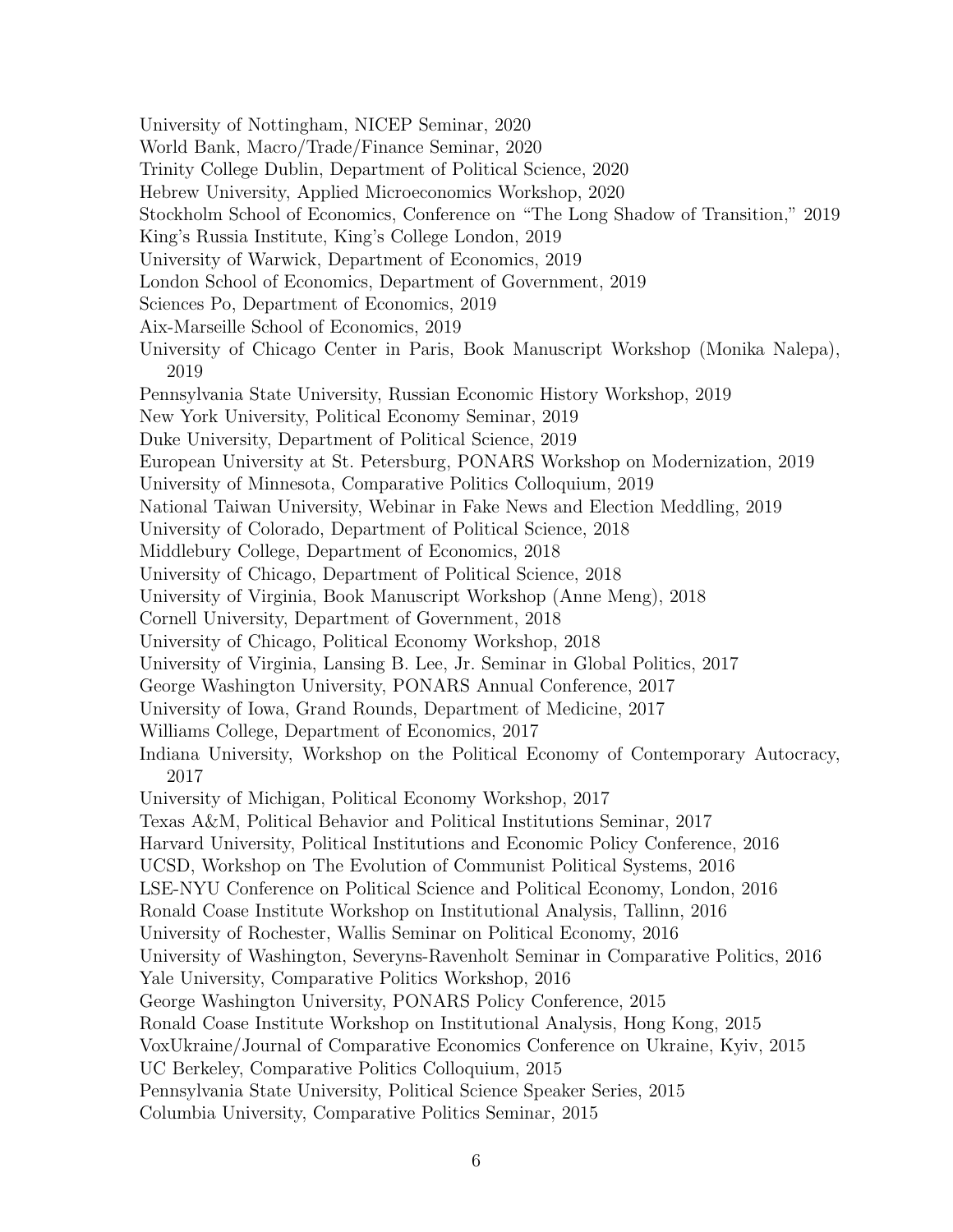University of Pennsylvania, Comparative Politics Seminar, 2014 Emory University, Political Institutions and Methodology Working Group, 2014 Washington University, Conference on Formal Theory and Comparative Politics, 2014 UC Berkeley, Book Manuscript Workshop (Peter Lorentzen), 2014 George Washington University, PONARS Workshop on Political Economy of Russia and Eurasia, 2014 Duke University, Workshop on Political Accountability, 2014 UW Madison, Applied Economics Workshop, 2014 Northwestern University, Book Manuscript Workshop (Jordan Gans-Morse), 2014 Harvard University, Political Institutions and Economic Policy Conference, 2013 Yale University, Conference on Russian, Soviet, and Post-Soviet Economic History, 2013 Cornell University, Department of Government Seminar, 2013 University of Houston, Workshop on Political Economy of the Rule of Law, 2013 Kellogg School of Management, Political Economy Seminar, 2013 University of Chicago, Political Economy Workshop, 2013 Center for Advanced Study in the Social Sciences, Juan March Institute, Madrid, 2013 Emory University, Workshop on Elections and Political Order, 2012 Uppsala Centre for Russian and Eurasian Studies, Uppsala University, Book Manuscript Workshop (Grigore Pop-Eleches and Joshua Tucker), 2012 Weatherhead Center for International Affairs, Harvard University, Book Manuscript Workshop (Stanislav Markus), 2012 Higher School of Economics (Moscow), 2012 New Economic School/CEFIR, 2012 Davis Center for Russian and Eurasian Studies, Harvard University, 2012 Harvard-MIT Positive Political Economy Seminar, 2012 Yale University, Leitner Political Economy Workshop, 2011 Princeton University, Political Economy Workshop, 2011 University of Chicago, Conference on Authoritarian Constitutions, 2011 Davis Center for Russian and Eurasian Studies, Harvard University, 2011 Higher School of Economics (Moscow), 2011 Columbia University, Columbia Center for the Study of Development Strategies, 2011 UC Berkeley, Workshop on Endogenous Institutions and Conflict, 2011 University of Illinois, Comparative Politics Workshop, 2011 Ronald Coase Institute Workshop on Institutional Analysis, Shanghai, 2010 Tsinghua University, Beijing, 2010 APSA Conference on "Appraising Media Indicators," University of Pennsylvania, 2010 Conference on "The Legacy and Work of Douglass C. North," Center for New Institutional Social Sciences, Washington University, 2010 University of Michigan, Comparative Politics Workshop, 2010 University at Buffalo, Book Manuscript Workshop (Dinissa Duvanova), 2010 University of Chicago, Political Economy Workshop, 2010 Columbia University, Comparative Politics Seminar, 2010 Stanford University, Conference on "Better Governance for Better Health," 2010 George Mason University, Public Choice Seminar, 2010 UCLA, Workshop on Well-Being in New Democracies, 2010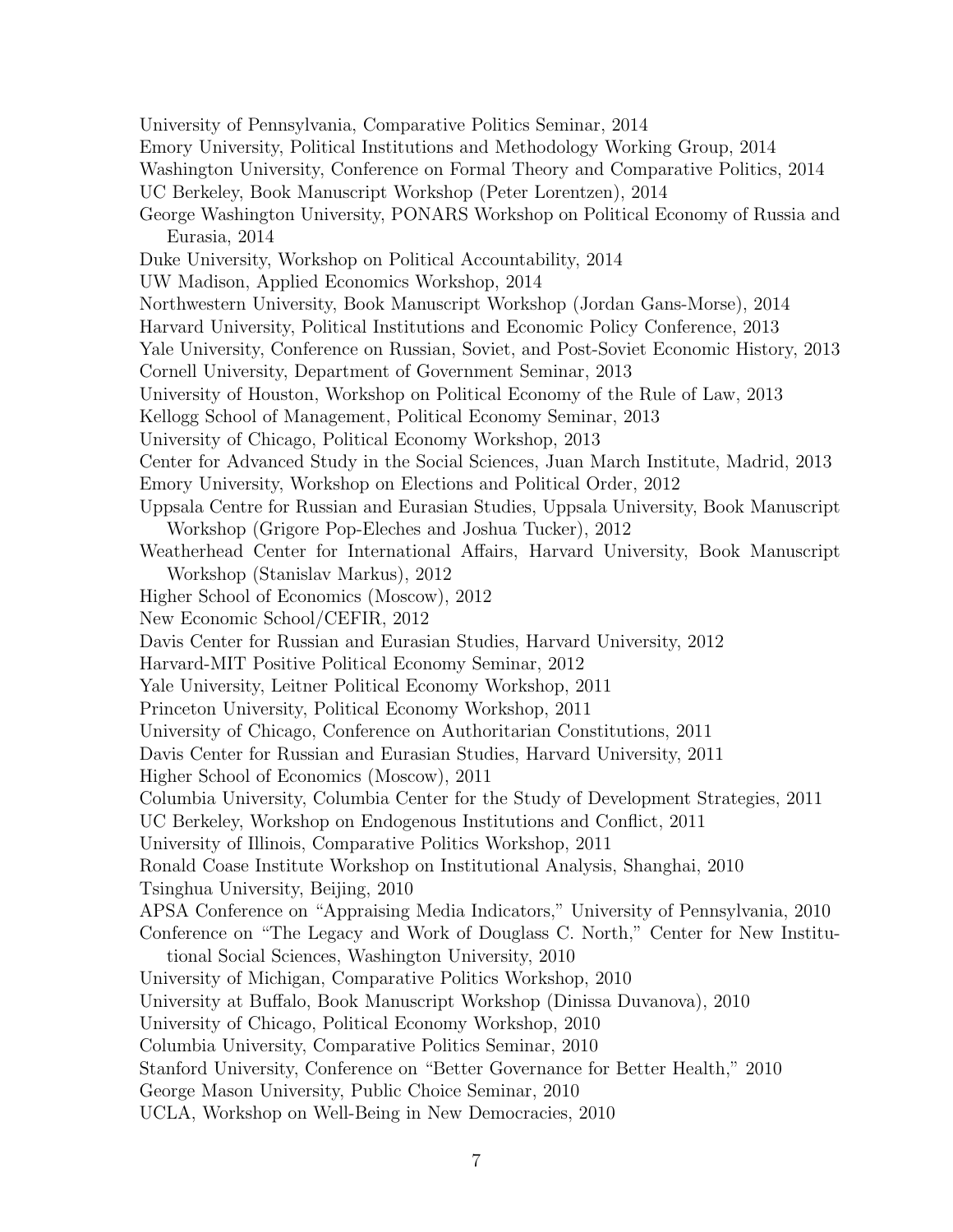APSA Conference on "Democracy Audits and Governmental Indicators," Berkeley, 2009 Hitotsubashi University, Institute of Economic Research, 2009 Ronald Coase Institute Workshop on Institutional Analysis, Bratislava, 2009 Harvard University, Center for International Development, 2009 Weatherhead Center, Harvard University, Conference on "Conceptualizing and Measuring Legitimacy for Comparative and Cross-National Analyses," 2009 UW Madison, Development Economics Workshop, 2008 University of Rochester, Wallis Seminar on Political Economy, 2008 Moscow Carnegie Center, 2008 Conference on "Frontiers of Political Economics," Moscow, 2008 University of Chicago, Comparative Politics Workshop, 2008 UC Berkeley, Institutions and Positive Political Theory Seminar, 2008 Rice University, Political Science Department Seminar, 2008 Washington University, Political Economy Seminar, 2008 Ronald Coase Institute Workshop on Institutional Analysis, Singapore, 2008 Higher School of Economics (Moscow), 2007 Harvard-MIT Positive Political Economy Seminar, 2007 Davis Center for Russian and Eurasian Studies, Harvard University, 2007 Yale University, Leitner Political Economy Workshop, 2007 New Economic School/CEFIR, 2007 EERC Workshop on the New Political Economics, Kiev, 2007 Ronald Coase Institute Workshop on Institutional Analysis, Reykjavik, 2007 UCSD, Political Economy of Development Seminar Series, 2007 Middlebury College, Christian A. Johnson Visiting Lecturer Series, 2007 Ronald Coase Institute Workshop on Institutional Analysis, Boulder, 2006 Duke University, Workshop on Post-Communist Political Economy and Democratic Politics, 2006 Ohio State University, Mershon Center for International Security Studies, 2004 UW Madison, Economic Theory Workshop, 2003 New Economic School/CEFIR, 2003 Stockholm School of Economics, 2002 Collegium Budapest, Project on Honesty and Trust, 2002

# OTHER PUBLICATIONS

#### Articles and Op-Ed Columns

See also 60+ posts at https://scottgehlbach.net/blog and https://broadstreet. blog.

"Putin is Gambling His Future—and Russia's." 2022. The Monkey Cage  $\langle Washington \rangle$ Post]. February 19.

"Trump Helps Putin—and All Dictators—When He Calls U.S. Elections 'Rigged.'" 2016. The Monkey Cage [Washington Post]. October 26.

"What Does Boris Nemtsov's Murder Mean for Russia?" 2015. The Monkey Cage [Washington Post]. March 2.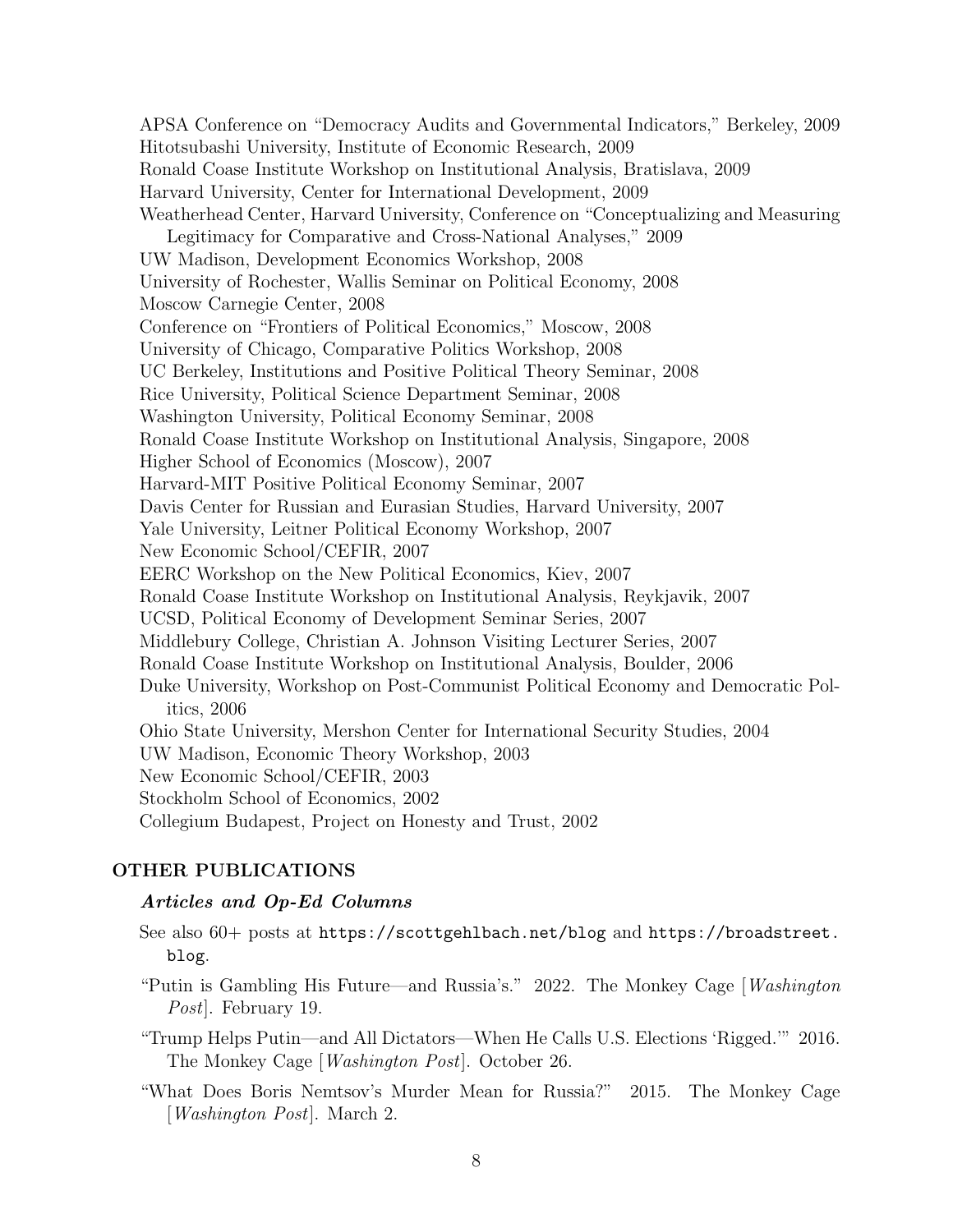- "What Can We Learn about the Electoral Behavior of Non-citizens from a Survey Designed to Learn about Citizens?" 2014. With John Ahlquist. The Monkey Cage [Washington Post]. October 28.
- "A Way Forward for Ukraine." 2014. With Roger Myerson and Tymofiy Mylovanov. New York Times. March 19.
- "Why Do Leaders Manipulate (or not) Elections? Revisiting the 2013 Moscow Mayoral Elections." 2013. The Monkey Cage [Washington Post]. October 2.
- "A Modest Proposal to Improve the Peer Review Process." 2013. The Monkey Cage. August 27.
- "More on that Suspicious Russian Election." 2012. The Monkey Cage. April 12.
- "Electoral Fraud in Russia: Report from the Russian Blogosphere." 2012. The Monkey Cage. January 27.
- "Mif o biorokratii. Nevernaia problema, oshibochnoe reshenie [The Myth About Bureaucracy. Wrong Problem, Mistaken Solution]." 2011. With John S. Earle. Vedomosti. February 17.
- "Bigger Bureaucracy Can Be Better." 2011. With John S. Earle. Moscow Times, January 25; St. Petersburg Times, January 26.
- "Knowing Who But Not Why." 2007. With Konstantin Sonin. Moscow Times, September 13; St. Petersburg Times, September 14. Published in translation in Obiectiv de Suceava, Suceava, Romania, September 14; La Vanguardia, Spain, September 14.
- "Business-State Contract Lacks Credibility." 2003. Moscow Times. August 6.
- "Owners and Winners in Eastern Europe." 1996. With John S. Earle. Translated and published in the following newspapers: Delo, Ljubljana, Slovenia, October 19; Bulgarski Business, Sofia, Bulgaria, November 14; Romania Libera, Bucharest, Romania, November 29; Rzeczpospolita, Warsaw, Poland; Logos Press, Chisinau, Moldova.
- "Vouchers, Restitution Helped Klaus at the Ballot Box." 1996. With John S. Earle, Zuzana Sakova, and Jiri Vecernik. *Prague Business Journal*. June 3-9.
- "Mass Privatization and Voter Response in the Czech Republic: Will the Klaus Strategy Work?" 1996. With John S. Earle, Zuzana Sakova, and Jiri Vecernik. Open Media Research Institute Analytical Briefs. 1(137).
- "Vertikalni Smysleni [The Hazards of Vertical Thinking]." 1995. With Vit Sedlacek. Profit. 95(36).
- "Kontrola Zasob a Nakupu [Inventory and Purchasing Control]." 1995. With Lucie Cerychova. Profit. 95(32).
- "Proc Podvojne Ucetnicvi? [Why Accrual Accounting?]." 1995. With Lucie Cerychova. Profit. 95(28).
- "Rizeni Rustu Firmy [Managing Company Growth]." 1995. With Lucie Cerychova. Profit. 95(22).

# Other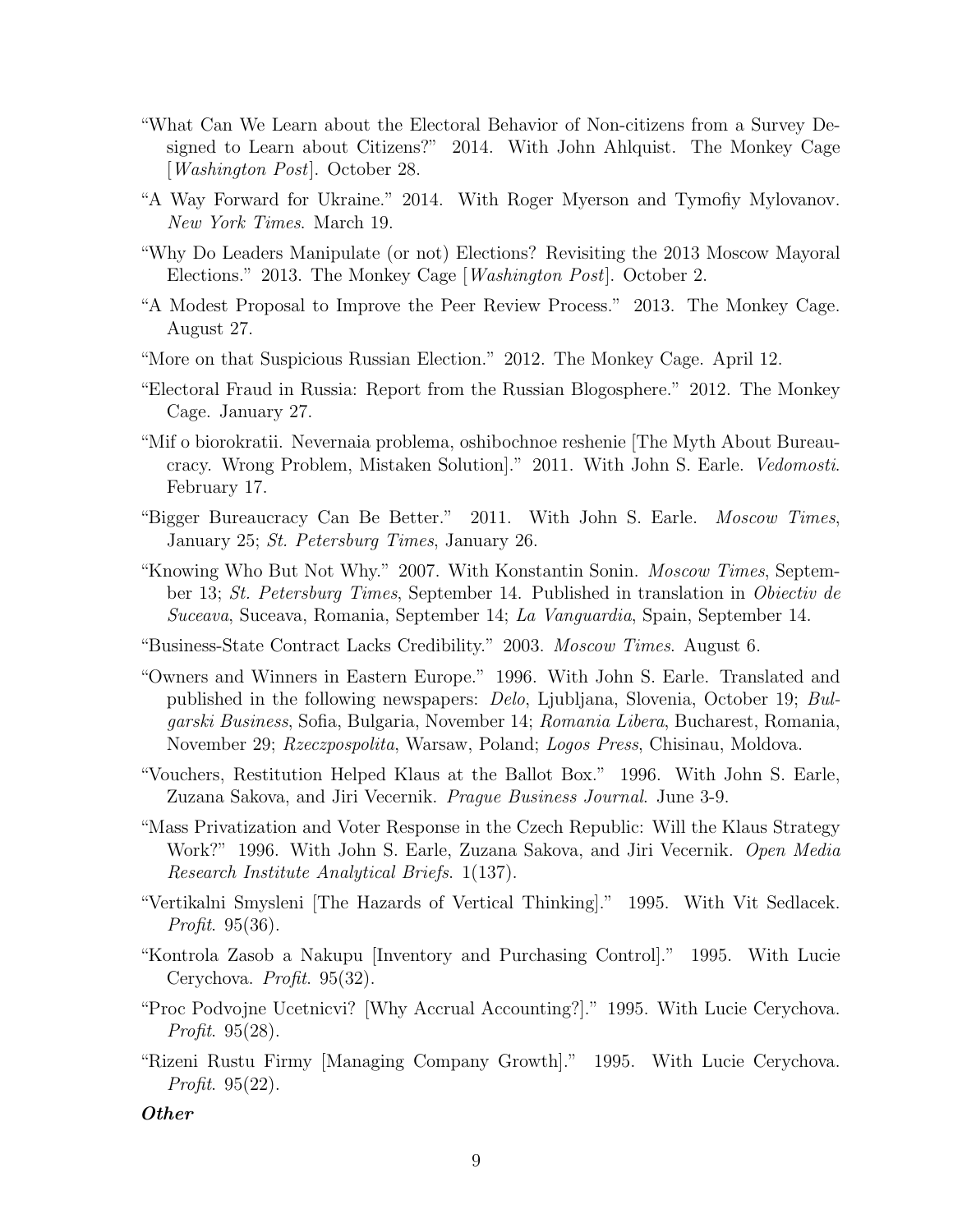Prirucka Podnikatelskeho Planu [The Business Planning Workbook]. 1995. With Debra Mosel. Prague: Czech-American Enterprise Fund.

# COURSES TAUGHT

# University of Chicago

Public Policy/Political Science 28765, Political Science 38765: The Politics of Authoritarian Regimes

Public Policy/Political Science 40102: Political Economy I: Formal Models of Domestic Politics

History 14100, Social Sciences 24200, Russian and East European Studies 26015: Introduction to Russian Civilization III

# University of Wisconsin

Political Science 274: Political Choice and Strategy Political Science 612: Transitions to the Market Political Science 800: Political Science as a Discipline and Profession Political Science/Agricultural and Applied Economics 835: Game Theory and Political Analysis Political Science 836: Formal Models in Political Science Political Science 948: Nondemocratic Politics Political Science 949: Postcommunist Politics

### Harvard University

Government 2006: Formal Models of Domestic Politics

## PROFESSIONAL SERVICE

Second Vice President, Society for Institutional and Organizational Economics, 2022– present Associate Editor, Quarterly Journal of Political Science, 2015–present Editorial Board, American Journal of Political Science, 2019–present Editorial Board, Journal of Theoretical Politics, 2018–present Editorial Board, Post-Soviet Affairs, 2016–present Editorial Board, Politeia, 2014–present Editorial Board, Comparative Economic Studies, 2013–present Co-editor, Broadstreet, a blog devoted to historical political economy, 2020–present Founder and organizer, Summer Workshop in the Economic History and Historical Political Economy of Russia, 2019–present Nominating Committee, Society for Institutional and Organizational Economics, 2022 Editorial Review Committee, Comparative Economic Studies, 2021 Program Committee, Society for Institutional and Organizational Economics, 2021 Program Executive Committee, Society for Institutional and Organizational Economics, 2019 Nominating Committee, American Political Science Association, 2017–2019 Board of Directors, Society for Institutional and Organizational Economics, 2017–2020 Editorial Board, Journal of Politics, 2017–2018 Selection Committee, Douglass C. North Research Award, 2018